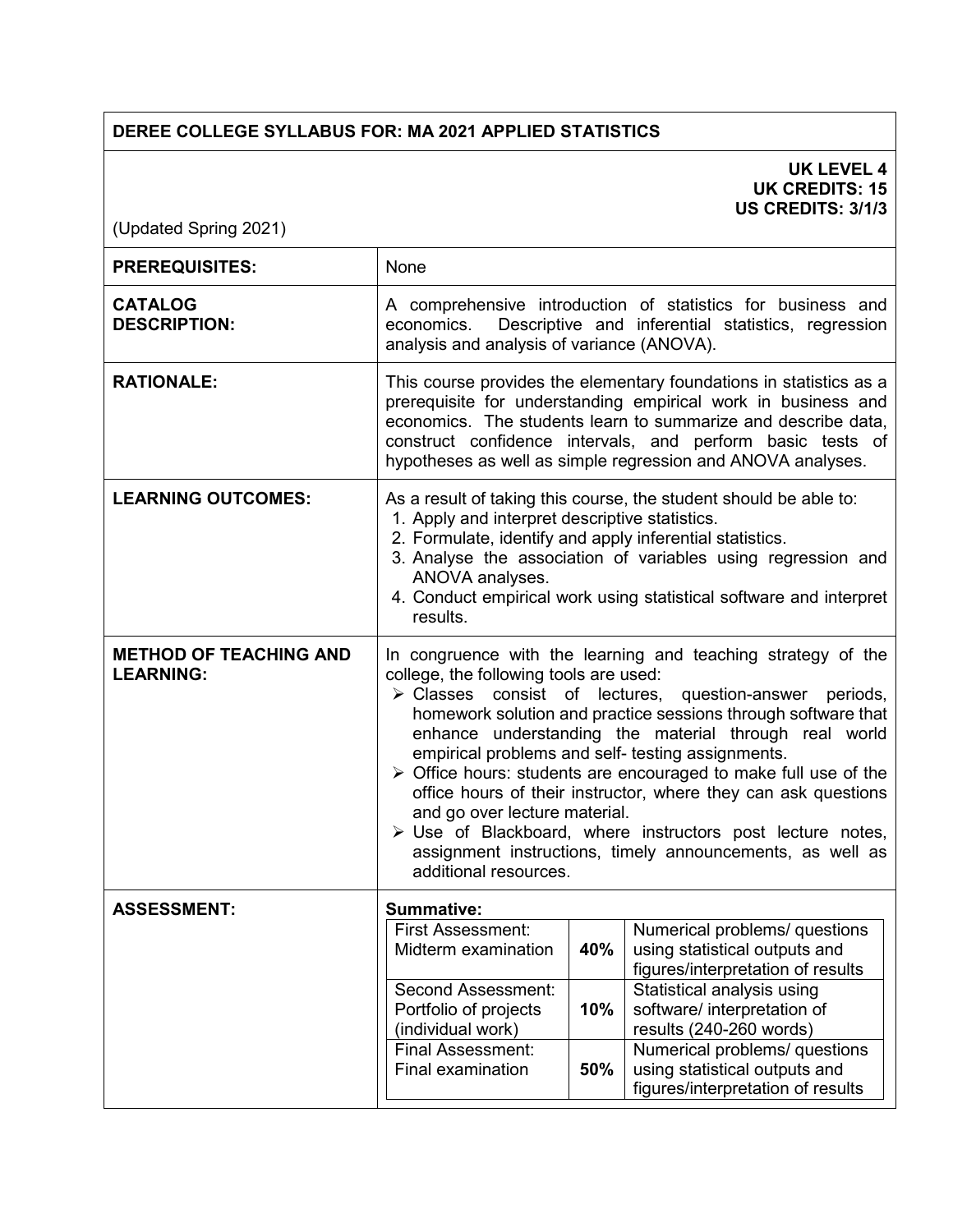|                            | <b>Formative:</b><br>Practice sets of<br>problems assigned<br>through Blackboard                                                              | 0% | Numerical problems/ questions<br>using statistical outputs and<br>figures/interpretation of results                                                                                                                                                                                                                                                                                                              |  |
|----------------------------|-----------------------------------------------------------------------------------------------------------------------------------------------|----|------------------------------------------------------------------------------------------------------------------------------------------------------------------------------------------------------------------------------------------------------------------------------------------------------------------------------------------------------------------------------------------------------------------|--|
|                            | The formative practice sets aim to prepare students for the<br>examinations and ensure that students are actively engaged during<br>the term. |    |                                                                                                                                                                                                                                                                                                                                                                                                                  |  |
|                            | The first assessment tests Learning Outcomes 1 and 2.                                                                                         |    | The second assessment tests Learning Outcomes 1, 2, 3 and 4.<br>The final assessment tests Learning Outcomes 1, 2, 3 and 4.                                                                                                                                                                                                                                                                                      |  |
|                            | resit failed assessments in this module.                                                                                                      |    | The final grade for this module will be determined by averaging all<br>summative assessment grades, based on the predetermined<br>weights for each assessment. If students pass the comprehensive<br>assessment that tests all Learning Outcomes for this module and<br>the average grade for the module is 40 or higher, students are not<br>required to resit any failed assessments. Students are required to |  |
| <b>INDICATIVE READING:</b> | <b>REQUIRED READING:</b>                                                                                                                      |    |                                                                                                                                                                                                                                                                                                                                                                                                                  |  |
|                            | <b>Pearson Education Limited</b>                                                                                                              |    | Neil A. Weiss, <i>Introductory Statistics</i> , 10th Global edition 2017,                                                                                                                                                                                                                                                                                                                                        |  |
|                            | <b>RECOMMENDED READING:</b><br>London, UK: Pearson Education.                                                                                 |    | Huck, S.W. (2017). Reading Statistics and Research (6 <sup>th</sup> Ed.)                                                                                                                                                                                                                                                                                                                                         |  |
|                            | Business. London, UK: Sage Publications.                                                                                                      |    | Landers, R.N. (2013). A Step by Step Introduction to Statistics for                                                                                                                                                                                                                                                                                                                                              |  |
|                            | Hill Education.                                                                                                                               |    | Pallant, J. (2016). SPSS Survival Guide: A Step by Step Guide to<br>Data Analysis Using IBM SPSS (6th Ed.). New York, NY: Mc Graw                                                                                                                                                                                                                                                                                |  |
|                            | <b>FURTHER READING:</b>                                                                                                                       |    | Aljandali, A.M. (2016). Quantitative Analysis and IBM SPSS<br>Statistics: A Guide for Business and Finance. Berlin, DE: Springer                                                                                                                                                                                                                                                                                 |  |
|                            | Western, Cengage Learning.                                                                                                                    |    | Anderson, D.R., Sweeney, D. J. & Williams, T.A. (2011). Statistics<br>for Business and Economics (11th Ed.). Mason, OH: Southern-                                                                                                                                                                                                                                                                                |  |
|                            | Statistics. London, UK: Sage Publications.                                                                                                    |    | Burns, R.B & Burns, R.A. (2008). Business Research Methods and                                                                                                                                                                                                                                                                                                                                                   |  |
|                            |                                                                                                                                               |    | Field A. (2017). Discovering statistics with SPSS (5th Ed.) London,                                                                                                                                                                                                                                                                                                                                              |  |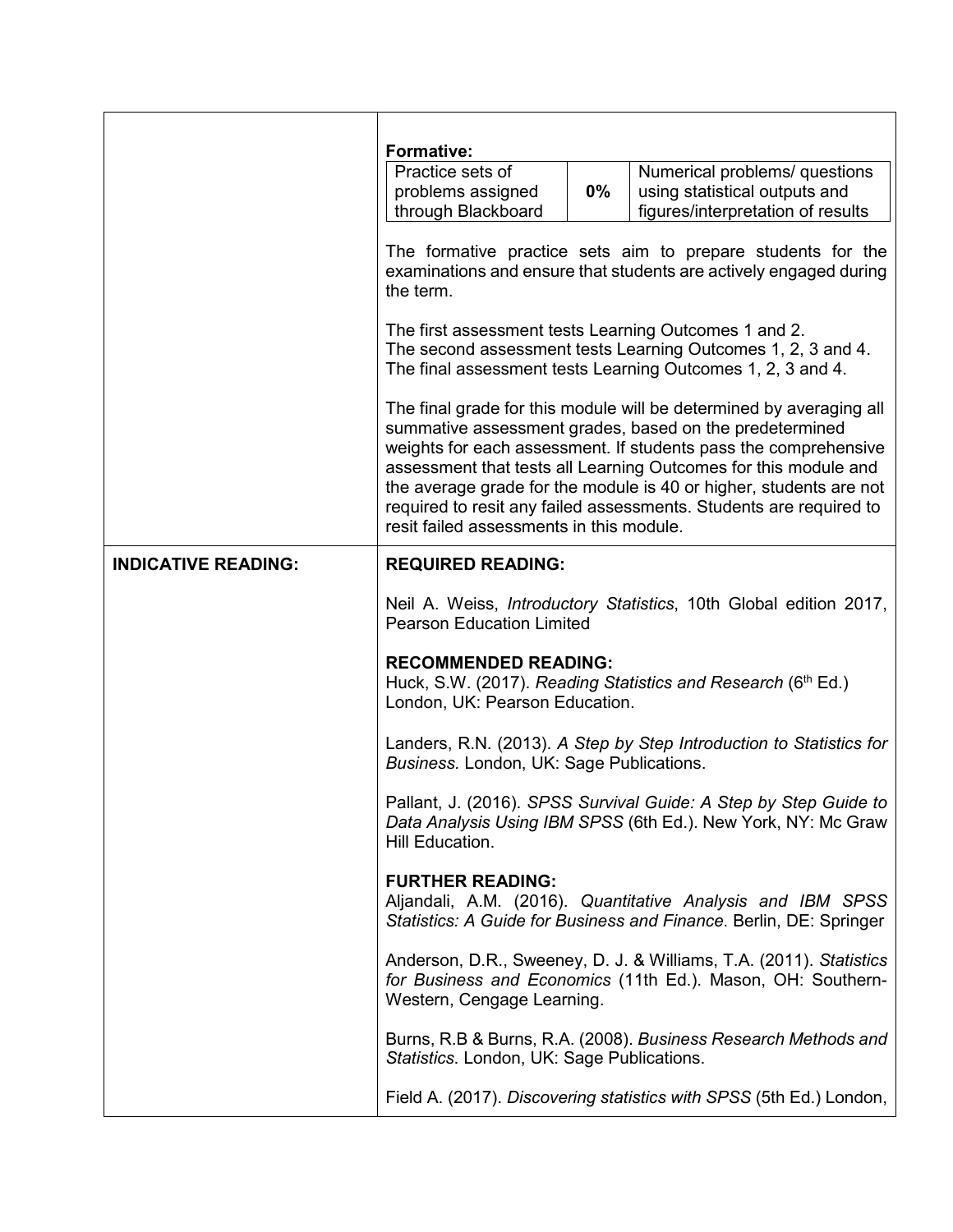|                                              | UK: Sage Publications.<br>George, D. & Mallery, G (2016). IBM SPSS Statistics 23 Step by<br>Step: A Simple Guide and Reference (14th Ed.). New York, NY:<br>Routledge.<br>Hinton, P.R. (2014). Statistics Explained (3rd Ed.). Statistics<br>Explained. New York, NY: Routledge.<br>Leech, N. L., Barrett, K. C. & Morgan, G. A. (2008). SPSS for<br>Intermediate Statistics (3rd Ed). New York, USA: Taylor & Francis<br>Group.                                                                |
|----------------------------------------------|-------------------------------------------------------------------------------------------------------------------------------------------------------------------------------------------------------------------------------------------------------------------------------------------------------------------------------------------------------------------------------------------------------------------------------------------------------------------------------------------------|
| <b>INDICATIVE MATERIAL:</b>                  | <b>REQUIRED MATERIAL: N/A</b>                                                                                                                                                                                                                                                                                                                                                                                                                                                                   |
|                                              | <b>RECOMMENDED MATERIAL</b><br>Journal of Applied Statistics<br>Journal of Business and Economics Statistics<br>Journal of the American Statistical Association<br>Journal of the Royal Statistical Society Series A (Statistics in<br>Society)<br>Journal of the Royal Statistical Society Series B (Methodology)<br>Journal of the Royal Statistical Society Series C (Applied Statistics)<br><b>Oxford Bulletin of Economics and Statistics</b><br><b>Review of Economics and Statistics</b> |
| <b>COMMUNICATION</b><br><b>REQUIREMENTS:</b> | Assignments presented in Word.<br>Professional English and use of appropriate academic conventions<br>as applicable in oral and written communication.                                                                                                                                                                                                                                                                                                                                          |
| <b>SOFTWARE</b><br><b>REQUIREMENTS:</b>      | <b>Blackboard LMS</b><br>Software associated with the course textbook's digital learning<br>resources<br>Excel and/or other appropriate statistical software (eg. SPSS,<br>STATA, R)                                                                                                                                                                                                                                                                                                            |
| <b>WWW RESOURCES:</b>                        | https://researchguides.library.tufts.edu/c.php?g=249155&p=16588<br>88<br>https://www.discoveringstatistics.com/<br>www.apa.org<br>www.wadsworth.com<br>http://www.psychwww.com/resource/apacrib.htm<br>http://www.wooster.edu/psychology/apa---crib.html<br>http://owl.english.purdue.edu/workshops/hypertext/apa/index.html                                                                                                                                                                    |
| <b>INDICATIVE CONTENT:</b>                   | Introduction to statistics and random variables<br>1.<br>Descriptive statistics<br>2.<br>3. Probability theory<br>4. Normal distribution<br>Sampling distribution and Central Limit Theorem<br>5.                                                                                                                                                                                                                                                                                               |